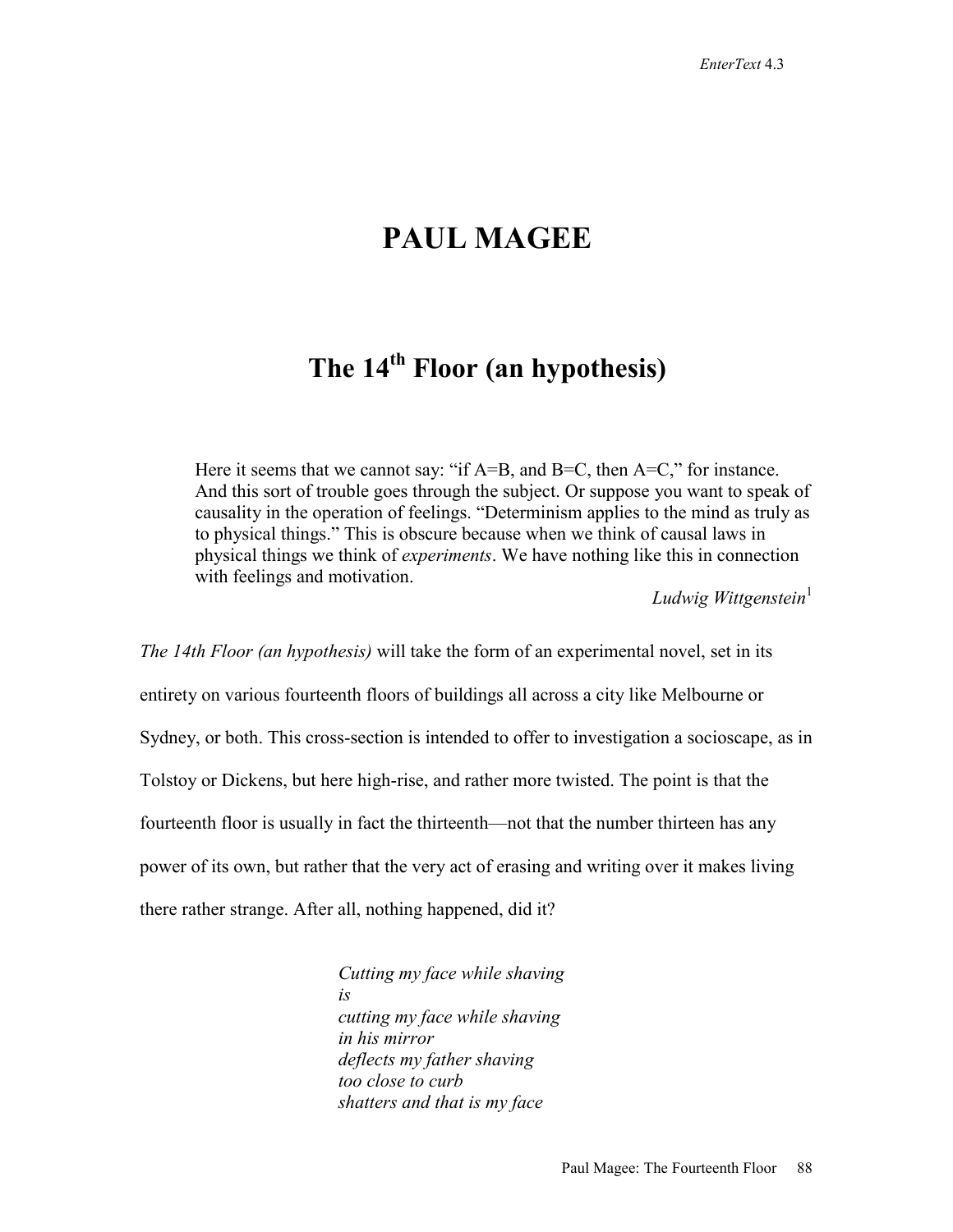*EnterText* 4.3

The goal of my research is to generate a working model of the mind. With Wittgenstein, I hold that a model of the mind can only be realised through scientific experimentation. Contra Wittgenstein, I believe that this condition can be fulfilled. The University of Technology, Sydney is the appropriate site in which to conduct this project because it offers the facilities in which to hypothesise and conduct experimental literature.

 For an experiment is in fact an act of reading. In seeing results in experimental phenomena, the scientist imports the series of "logical interpretants" which act to treat atoms in a chamber as elements of a broader code, as signs. $2 \text{ I'm}$  quoting Charles Saunders Peirce. Of the series of "logical interpretants," or conclusions, to which an experiment gives rise, none, Peirce writes, "can be the final logical interpretant, for the reason that it is itself a sign of that very kind that has itself a logical interpretant."<sup>3</sup> Literature is, needless to say, subject to the same constraint. The acquisition of scientific knowledge is thus to be understood as the consolidation of certain habits of reading:

 each new instance that is brought to the experience that supports an induction goes to strengthen that association of ideas—that inward habit—in which the tendency to believe in the inductive conclusion consists.<sup>4</sup>

Now my reader, to give the analogy its proper form, is to be understood as a scientist reading results into the  $14<sup>th</sup>$  (in fact the 13th) floor experiment I construct. For it is possible to fall into words. Peirce describes another unit of signification (in contrast, if not strict contrast, to the *logical interpretant*) as the *index*:

 it is in dynamical (including spatial) connection both with the individual object, on the one hand, and with the sense of memory of the person for whom it serves as a sign, on the other hand. $<sup>5</sup>$ </sup>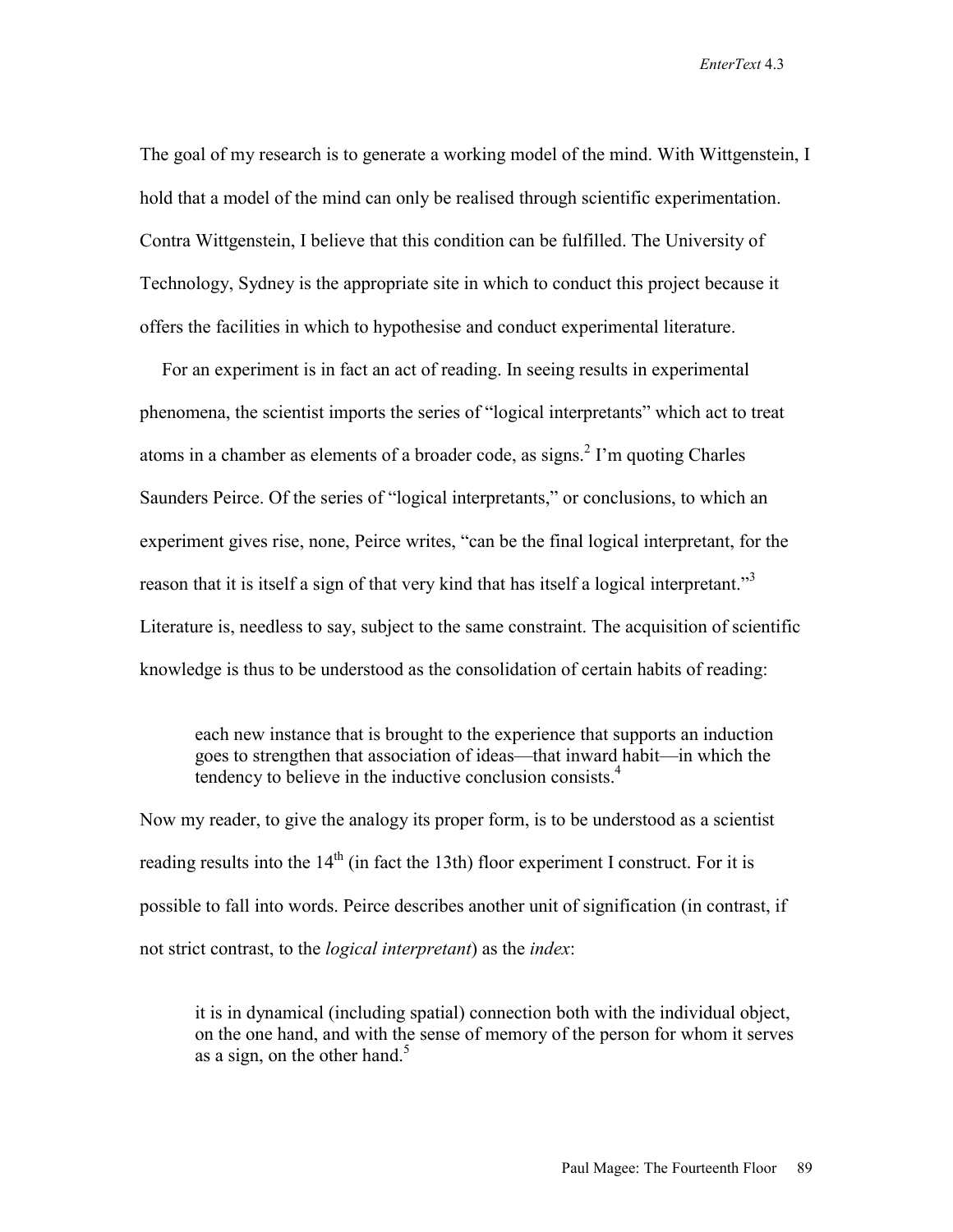What I want to put into the hands holding this page is the  $13<sup>th</sup>$  floor: "anything which startles us is an index in so far as it marks the junction between two portions of experience."<sup>6</sup>

> *(Here optic nerves dangle they are open poppies in the evening air)*

 *I must have blinked* 

Sometimes it happens shaving. In other words, we have staged the following hypothesis:

• A psychosis seeks to live out the proposition that "It is not the case that there is a floor missing."

To define these terms a little more precisely: *a floor missing* provides the subject of the unconscious with its foundation, its inescapable predication (pre-requisite to any structure *per se*) upon the desire of the Other. When the Sufis seek to cast off the Self like smoke from a flame, what burns still is precisely the *You* to which we, as walking question marks, are ultimately addressed.<sup>7</sup> Where else could the foundations of the very buildings, houses and lives we live in speak from, if not somewhere Other than right here? It's psychotic to think otherwise.

#### **the 14th floor (an hyperthesis)**

Most of the time love speaks in prose. Me too. *The 14th Floor* is inhabited by a second novel, this one a first person affair. Colour page segments bloom at various points from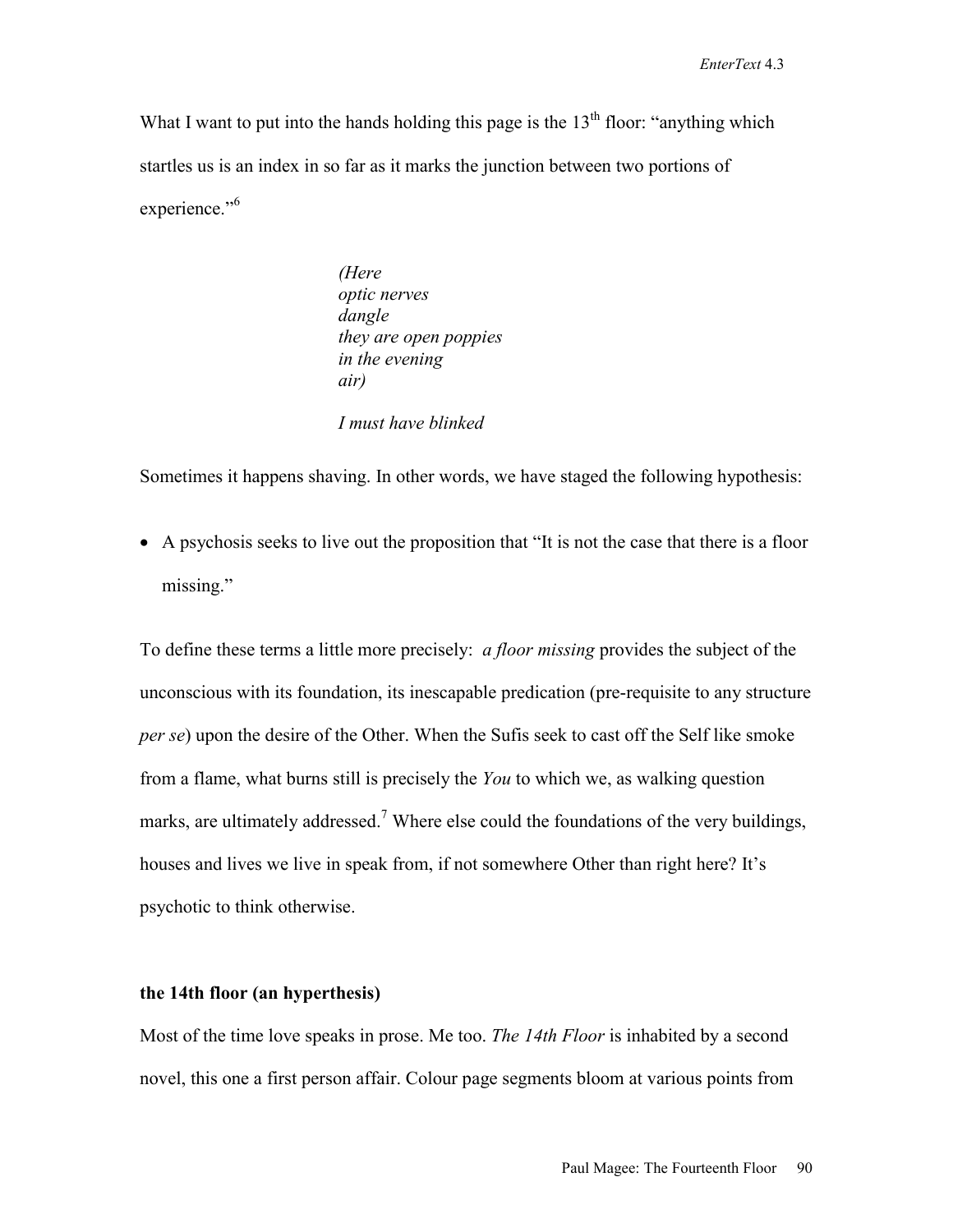the scientific work, and the page numbers struggle to catch up. Here you will discover a *haibun*, or prose diary with *haiku*, a distant echo of Matsuo Basho's *Narrow Road to the Interior*, but here high-rise and rather more twisted.<sup>8</sup> These narrow paths of colour will trace the narrative of someone wandering through the corridors of the first novel. The narrator will simply see things, whatever that means: views out the window, glimpses of passing helicopters, or butterflies, prose interiors, instants, brief, already gone.

 And their reflections which last a little longer. This second novel, the working title of which is *Narrow Road to the Exterior*, may perhaps open or close as follows:

Envelope in hand, I stood by a winter window near the doorway to the administration office, uncertain, like someone off in the distance. I thought of another window, the friend's flat where I live this week, of love and killing yourself, why one always seems to reflect the other. Out the open window, and fourteen flights down, I threw the first draft of this narrow road:

*Anderson's Imagined Communities homogenous empty time all bound by love and by travel both ego-syntonic activities like the syllogistic Socrates is one of us all of us are nationals therefore Socrates is a national strictly homologous to Peirce's triadic sign a habit like Lacan's love makes a sign says if A=B and B=C then A=C we shift to Hegel's Phenomenology a work of mourning overcoming indwelling with the rises like every day morning negative conclude with appropriate quote from Basho cry curriculum vitae have drink submit to application fall*

A wall of words, falling fourteen flights down, weighed-down butterfly dying. I forgot to add the question that rises up to haunt me as day, burnt through, flickers, turns to night, to haunt me by adding: *No. 364: Is a bit of white paper with black lines on it like a human body?* Uncertain, like someone off in the distance.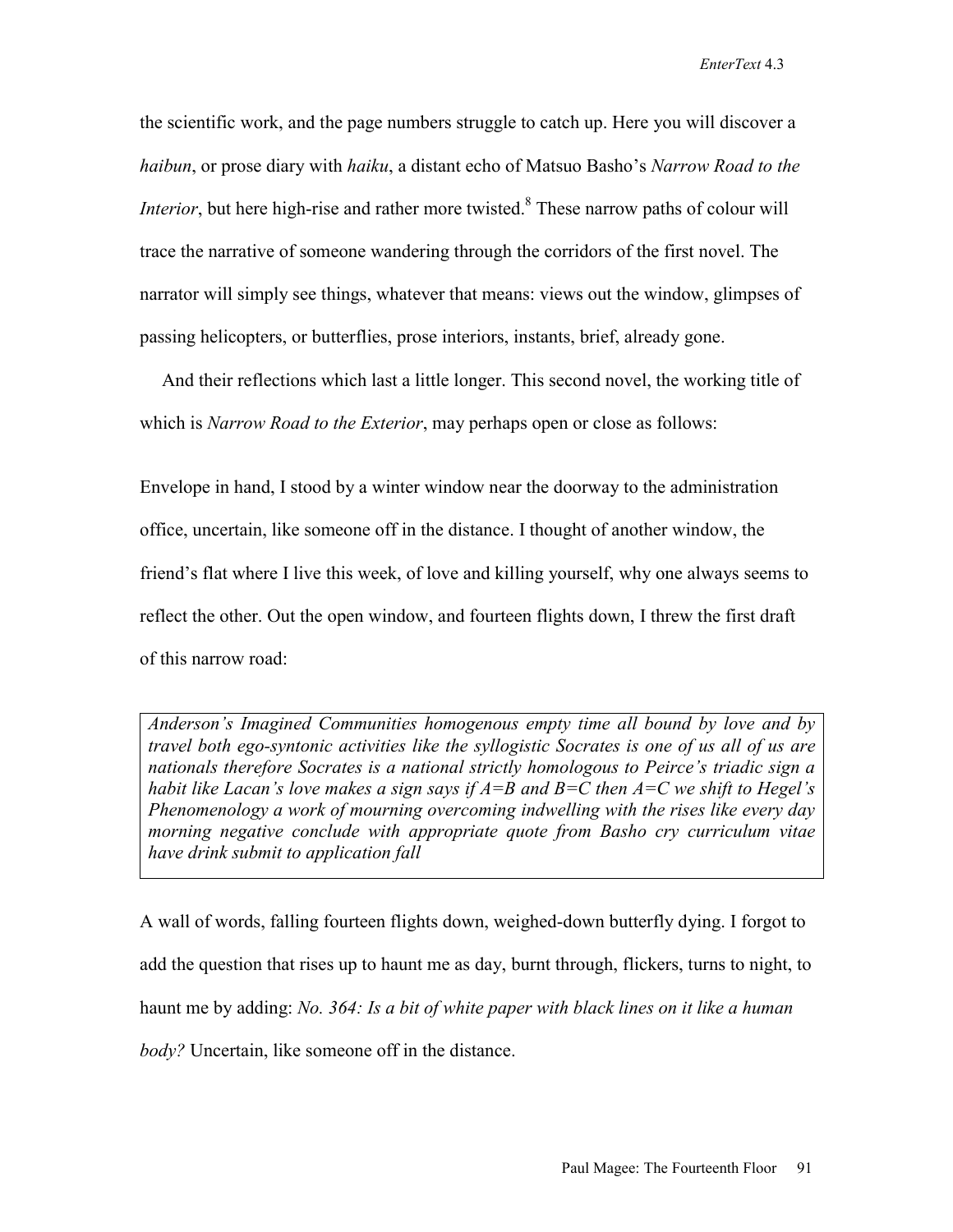I turned, as if I were a page, back into the room. White walls and sit-com lighting cast me once more into the blankness of it all. Why call *this* bit of paper number 364, as if it were the door to a flat, an open winter window flat? Why make *this* proposition fall on *this* page.<sup>9</sup> Why a number? Why make it so cold comfort clear that we're all cast to leap out the window, or at least die, or fall in love, on one of the 365 days of the year, excepting leap years? There's nothing number than a number.

Inside there's a picture of the pond where Ophelia lands on the wall hanging by the telephone table.

————

 All the landscapes here are interiors. They make you reflect, like an inside-out Basho, staring, *sun high overhead*, at the three-mile bay at Matasushima, to reflect on *islands on top of islands, islands like mothers with baby islands on their backs, islands cradling islands in the bay*.

 The pond is really quite pretty, not yet frozen over, human body, with lines on it. Ophelia's in company, her numbness thaws, she floats amid

#### *philosophic ducks thinking being qua qua*

A question: does love leap out the window or in? I graffiti flying ducks, in ball-point pen, on the wall by the phone. Little picture propositions. There's someone—I get butterflies —I could call about this:

> *This page now bears the imprint of your body ruffled sheets, rounded shadow*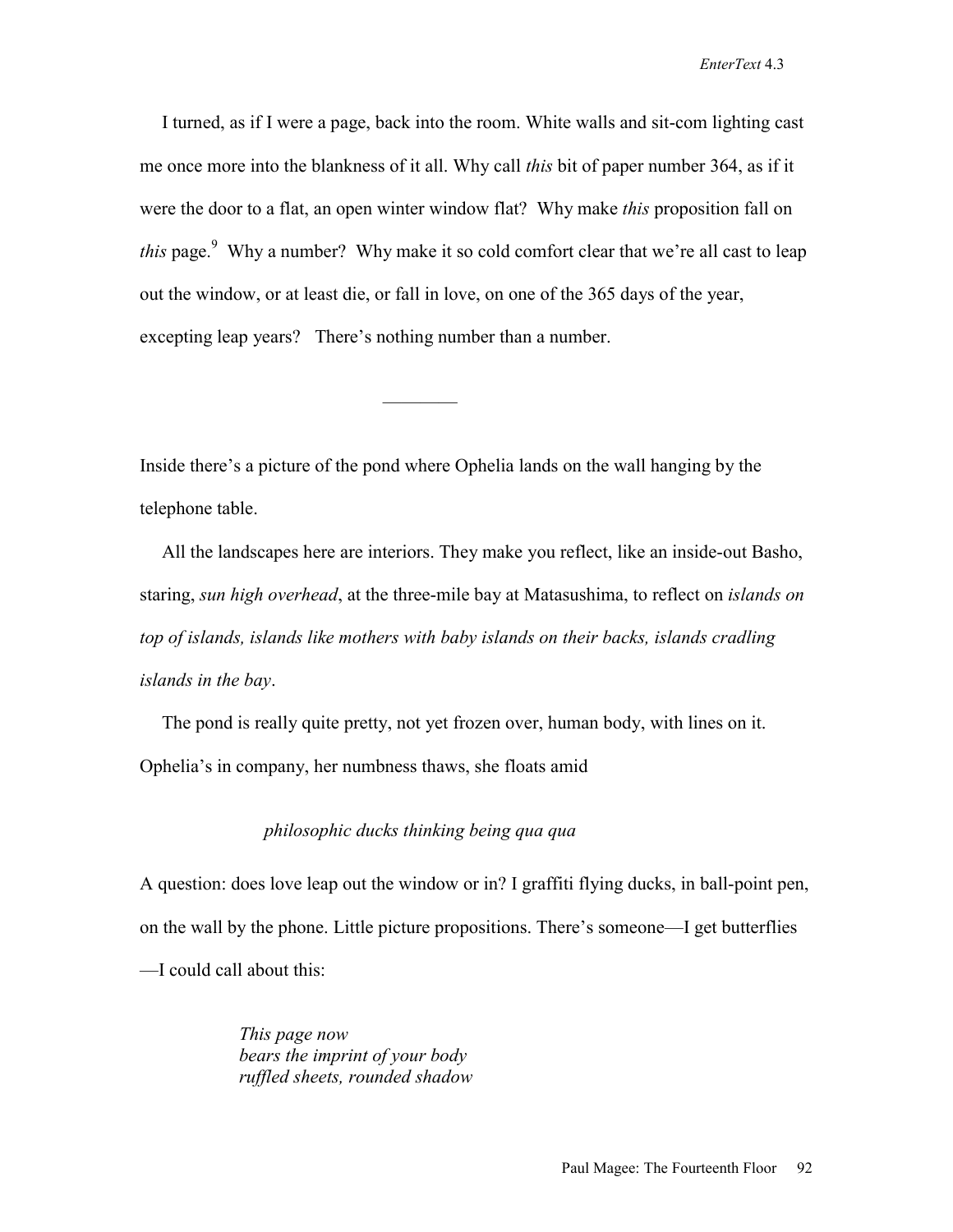### *Were our words too perfect? did they leave you no shadow?*

Your poem, do you remember, it was only last week? Hello, this is proposition number 364, do you recall?, you were the roof and I was the floor and we fucked like two houses meeting inside of each other. Do you remember? You turning into my arms and legs the table, the bath overflowing, the bed flooding with ponds and pools of you do you remember? *Call waiting*, do you recall? *Hold please hold please.* Recall me proposing? *Hold please*, hello? *Hold please hold please hold please* hello

 I received a call on a phone like this once—all phones are like this once really—and all the life within me drained out the window butterflies dying ducks drowning islands of joy disappearing is a bit of paper a picture of reality a body a window frozen over.

Is love psychotic?

### **The 14th Floor (an hypothesis) cont.**

My second hypothesis, that the work also seeks to stage:

• A neurosis seeks to negate the proposition that "It is not the case that there is a floor missing."

The triple negative here is intended to convey something of the contorted head-space. There's a missing floor. Hamlet was alive to this: "I could be bounded in a nutshell and count myself the king of infinite space, were it not that I have bad dreams."<sup>10</sup> Now my reader, to give the analogy its proper form, is to be understood as a scientist reading results into the  $14<sup>th</sup>$  (in fact the 13th) floor experiment I construct. Through the gap in a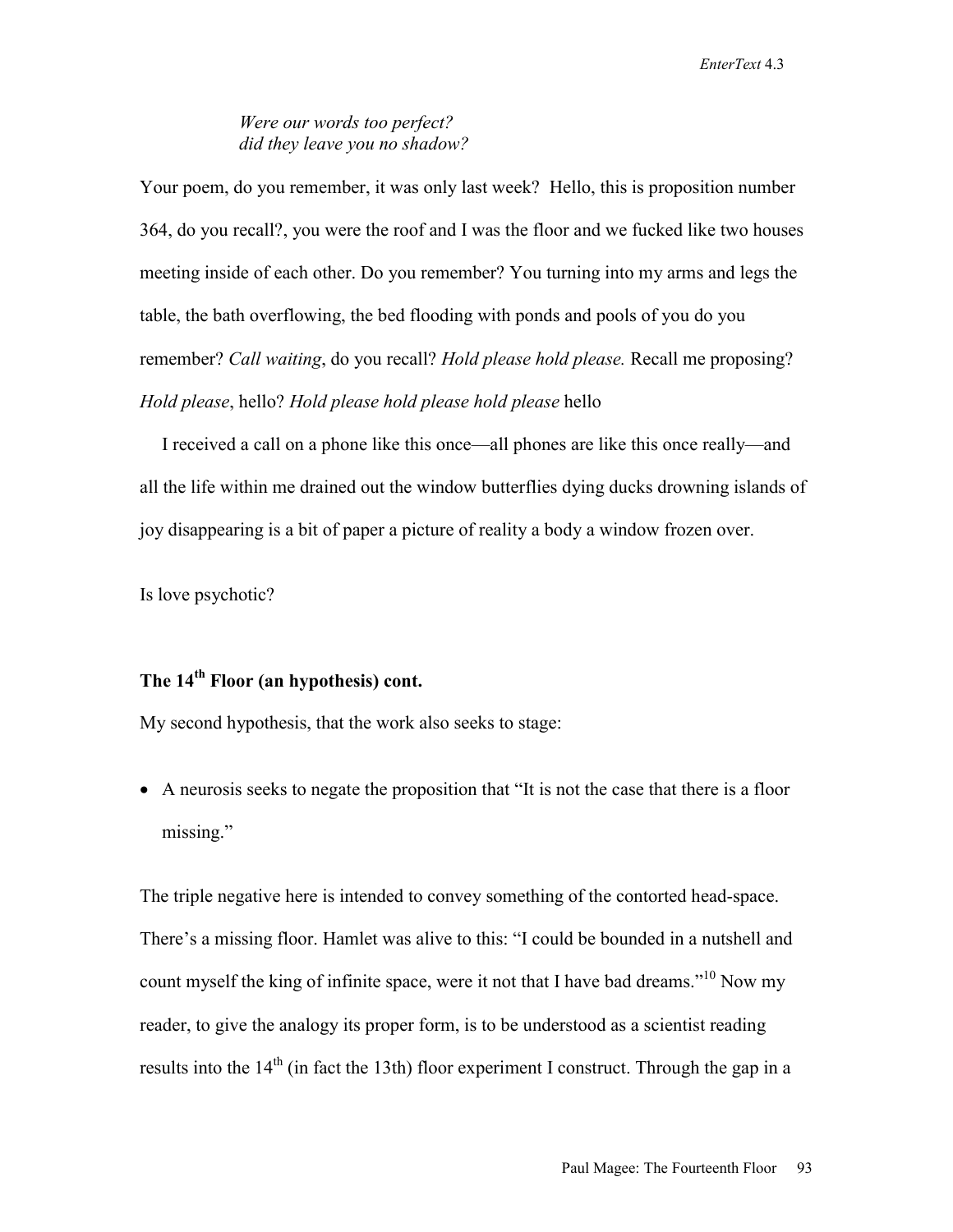nutshell or a palace, the scientific eye pours. Only here we are high-rise, valleys are living

rooms, TV sets are mountain views and the question they ask: How can literature be a

science?

*Telescope the dark heavens in to a dark star, five hundred watts, eye-light burning* 

*A tongue plummets to this Earth of death the rock of Lazarus. Swelled in his throat it speaks* 

*All this time melted over morning tea and my dead* 

*Row boat no it won't like silence oars words You* 

Wittgenstein was right. There's not even any bricks.

My third hypothesis:

• There is no such thing as a scientific reading of a novel because literature aims to

split its readership into a multitude of truthful readings. We are its atom.

It makes us nothing in common.

 $\overline{a}$ <sup>1</sup> Ludwig Wittgenstein, "Notes by Rush Rhees, after a conversation, Summer 1942," in Cyril Barrett, ed., *Lectures and Conversations on Aesthetics, Psychology and Religious Belief* (Basil Blackwell: Oxford, 1966), 42.

<sup>&</sup>lt;sup>2</sup> Charles Saunders Peirce, "Pragmatism in Retrospect: A Last Formulation," in Justus Buchler, ed., *Philosophical Writings of Peirce* (Dover: New York, 1955), 277. 3

<sup>&</sup>lt;sup>3</sup> Peirce, "Pragmatism in retrospect," 277.<br><sup>4</sup> Peirce, "Pragmatism in retrospect," 278.

<sup>&</sup>lt;sup>5</sup> Peirce, "Logic as Semiotic: the Theory of Signs," in Buchler, 107.